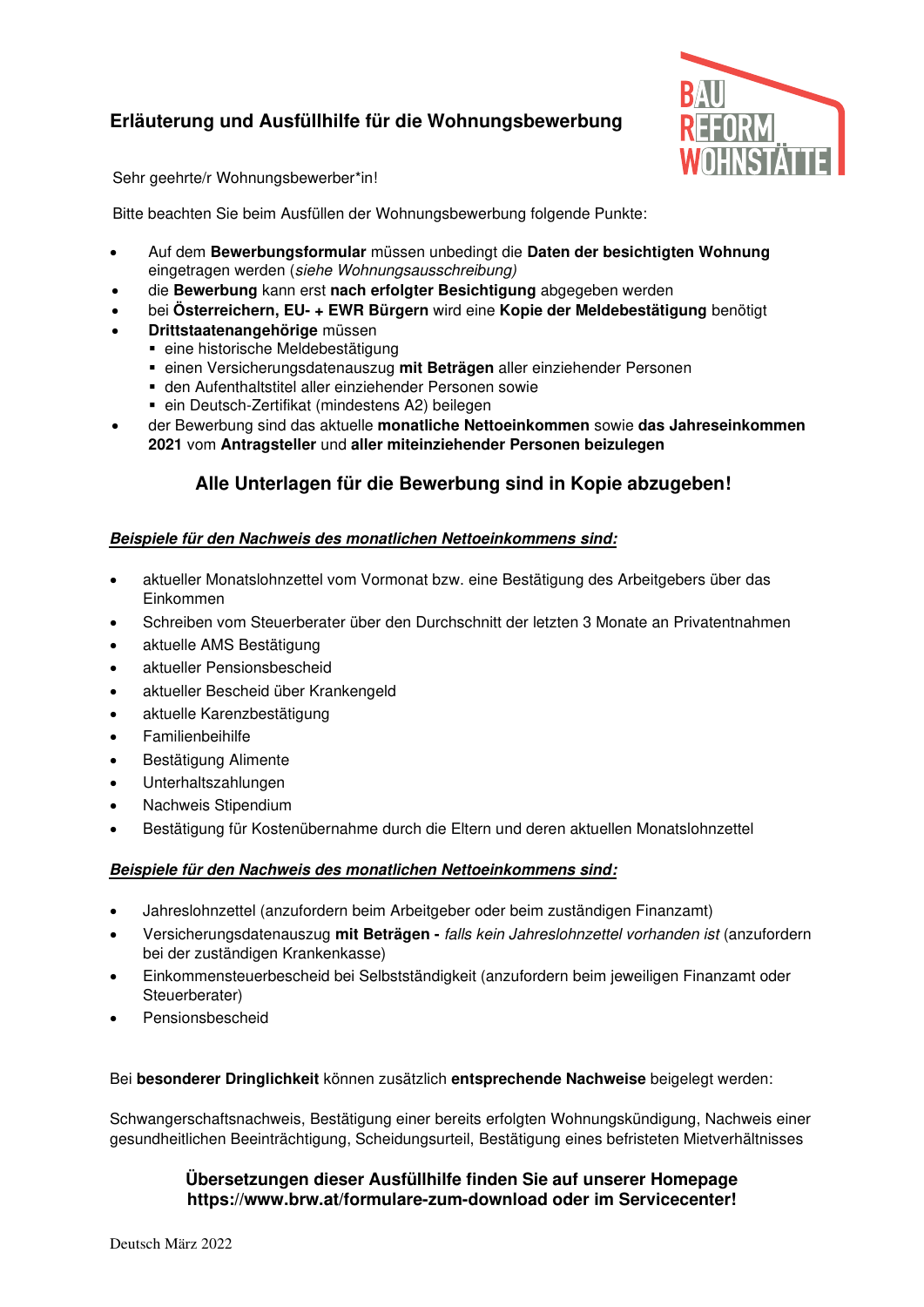**توضیحات و کمک به تکمیل درخواست خانه**



کننده گرامی خانه! درخواست

لطفا در پر کردن درخواست خانه به نکات زیر توجه کنید:

- در **فرم درخواست** حتما باید **معلومات خانه بازدید شده** وارد شوند )به آگهی خانه نگاه کنید(
	- **درخواست** را فقط **بازدیدآمیز پس از انجام موفقیت** توانید تحویل دهید می
- درباره **شهروندان اتریش، شهروندان اتحادیه اروپا و منطقه اقتصادی اروپا** یک **نویسیکپی از تاییدیه نام** ضروری است
	- **شهروندان کشورهای سوم** باید
	- یک تاییدیه نامزو یسی قبلی
	- یک خالصه معلومات بیمه **با مبالغ** کنند همه افرادی که به خانه نقل مکان می
		- عنوان اقامت همه افرادی که به خانه نقل مکان میکنند، و نیز
			- گواهی زبان آلمانی )حداقل 2A ) را ضمیمه کنید
- درخواست باید شامل **ماهانه درآمد خالص** کنونی و نیز **درآمد ساالنه 2021 کننده درخواست** و **افراد همراه او باشد که به کنند خانه نقل می**

 **همه مدارک برای درخواست، باید به صورت کپی تحویل داده شوند!** 

## **های گواهی درآمد خالص ماهانه عبارتند از: مثال**

- برگه حقوق ماهانه کنونی ماه قبل یا یک تایید کارفرما درباره درآمد
- ماه آخر 3های شخصی در نامه مشاور مالیات درباره میانگین برداشت
	- تایید معتبر AMS
	- گواهی معتبر مستمری
	- گواهی معتبر کمک هزینه بیماری
		- گواهی معتبر مرخصی زایمان
			- کمک هزینه خانواده
				- گواهی نفقه
				- پرداخت نفقه
			- گواهی کمک هزینه تحصیل
	- گواهی تقبل هزینه از سوی والدین و برگه حقوق ماهانه معتبر آنها

## **های گواهی درآمد خالص ماهانه عبارتند از: مثال**

- برگه حقوق ساالنه )باید از کارفرما یا از اداره مالیات مسئول درخواست شود(
- خالصه معلومات بیمه **با مبالغ**  اگر برگه حقوق ساالنه موجود نباشد )باید از صندوق درمان مسئول درخواست شود(
	- گواهی مالیات در آمد در صورت اشتغال مستقل (باید از اداره مالیات مربوطه یا مشاور مالیات درخواست شود)
		- گواهی مستمری

در **موارد اضطراری**، ارائه **مدارک مربوطه** جانبی ممکن است:

گواهی حاملگی، تاییدیه فسخ مسکن در گذشته، گواهی یک مشکل سلامت، حکم طلاق، تایید قرارداد اجاره محدود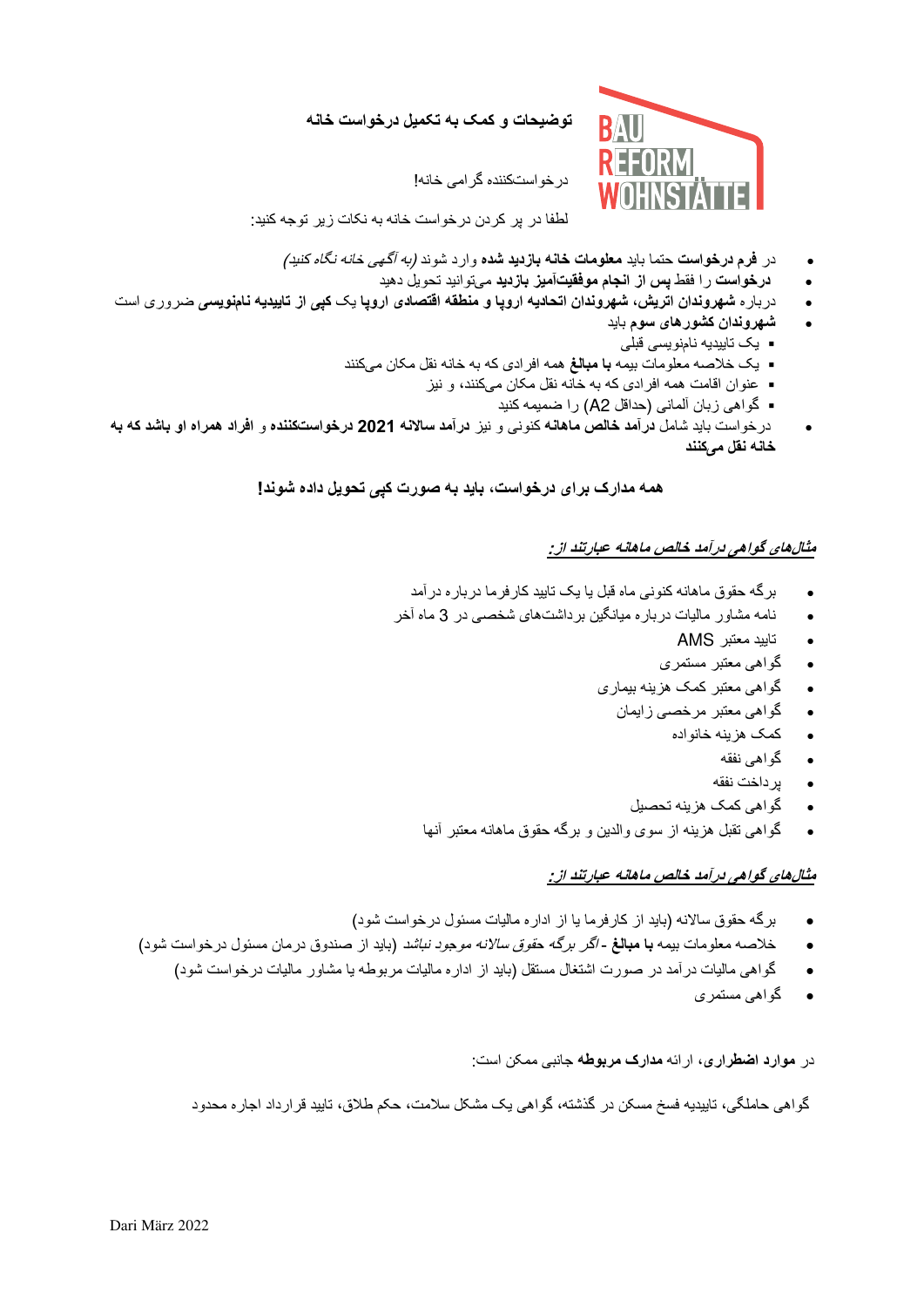# **Explanatory note and instructions for completion of application for an apartment**



## Dear Applicant!

When completing the application for an apartment, please observe the following points:

- Enter the **data for the desired apartment** on the **application form** (see description of the apartment)
- You can only submit the **application after completing your inspection**
- A copy of your **residency registration** is required from **Austrians, citizens of the EU + EER**
- **Citizens of third states** must submit
	- A past residency registration form
		- An insurance statement listing the **premiums** for all persons moving in
		- The residency permits for all persons moving in as well as
	- A certificate of language proficiency in German (at least A2 level)
- Also to be submitted with the application are statements of the current **monthly net income** as well as **the annual income 2021** for the **Applicant** and **all persons moving into the apartment**

## **All documents for the application must be submitted as copies!**

## **Examples of proof of monthly net income:**

- Current monthly salary statement/wage statement from the prior month and/or a confirmation of income from the employer
- Letter from a tax accountant stating the average of the last three months of private earnings
- Current AMS statement
- Current pension statement
- Current statement of sickness benefit
- Current statement of disability benefit
- Aid to Families benefit
- Statement of alimony payments
- Support payments
- Proof of a scholarship
- Confirmation of assumption of costs by parents and their current salary statements

### **Examples of proof of monthly net income are:**

- Annual salary statement (to be requested from your employer or your local tax office)
- Insurance coverage statement **listing premiums –** if you have no annual financial statement (to be requested from your statutory health insurance provider)
- Income tax statement in case of self-employed persons (to be requested from your tax office or tax accountant)
- Pension statement

### In **especially urgent cases,** the **relevant evidentiary documents** can be submitted:

Proof of pregnancy, confirmation of prior termination of an apartment lease, documentation of a health impairment, decree of divorce, statement confirming a limited leasing relationship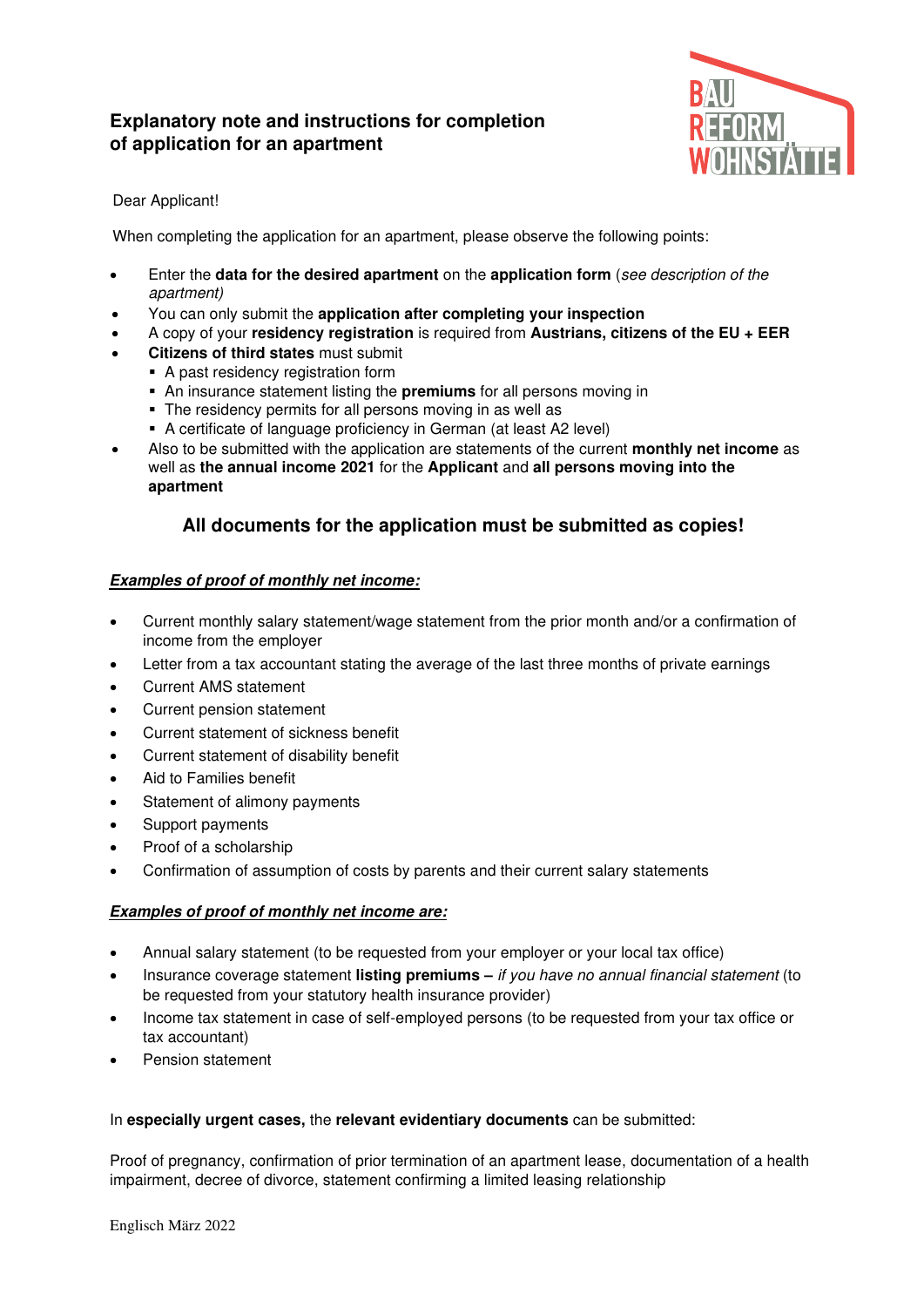# **Objašnjenja i pomoć pri ispunjavanju molbe na natječaju za stan**



Poštovani kandidatu/poštovana kandidatkinjo!

Molimo Vas da se prilikom popunjavanja molbe na natječaju za stan pridržavate sljedećih točaka:

- Na **obrascu za natječaj za stan** moraju se obvezatno unijeti **podaci o stanu koji ste pogledali** (vidi *javni natječaj za stan*)
- **Molba na natječaj** može se predati **tek nakon što ste pregledali stan**
- **Austrijanci** te **državljani EU i EGP** trebaju **presliku potvrde o prebivalištu**
- **Državljani trećih država** moraju priložiti
	- povijesnu potvrdu o prebivalištu (historische Meldebestätigung)
	- izvadak s podacima o osiguranju **s iznosima** svih osoba koje se useljavaju u stan
	- osnovu boravka svih osoba koje useljavaju u stan te
	- certifikat o poznavanju njemačkog jezika (najmanje A2)
- Molbi na natječaju za stan moraju se priložiti aktualni **mjesečni neto dohodak** kao i **godišnji dohodak za 2021. godinu**, kako za **podnositelja zahtjeva**, tako i za **sve osobe koje se useljavaju u stan**

## **Sva dokumentacija za natječaj mora se priložiti u preslici!**

## **Primjer za dokazi***vanje mjesečnog neto dohotka su:*

- aktualni mjesečni obračun plaće za prethodni mjesec, odn. potvrda poslodavca o dohotku
- dopis poreznog savjetnika o prosjeku za zadnja 3 mjeseca za podizanje kapitala u privatne svrhe
- aktualna potvrda AMS-a
- aktualno rješenje o mirovini
- aktualno rješenje o naknadi za vrijeme bolovanja
- aktualna potvrda o rodiljnom dopustu
- obiteljski doplatak (Familienbeihilfe)
- potvrda o alimentaciji
- plaćanja uzdržavanja
- dokaz o stipendiji
- potvrda o preuzimanju troškova od strane roditelja i njihovi aktualni mjesečni obračuni plaća

•

## *Primjeri za dokazivanje mjesečnog neto dohotka su:*

- godišnji obračun plaća /Jahreslohnzettel/ (zatražiti od poslodavca ili od nadležne porezne uprave)
- izvadak s podacima o osiguranju **s iznosima** ako ne posto*ji godišnji obračun plaća* (zatražiti od nadležnog zdravstvenog osiguranja)
- rješenje o porezu na dohodak u slučaju samostalnog rada (zatražiti od odgovarajuće porezne uprave ili poreznog savjetnika)
- rješenje o mirovini

## U slučaju **naročito hitnih slučajeva** mogu se dodatno priložiti **odgovarajući dokazi**:

dokaz o trudnoći, potvrda o već izvršenom otkazivanju stana, dokaz o zdravstvenim teškoćama, presuda o rastavi braka, potvrda o najamnom odnosu na određeno vrijeme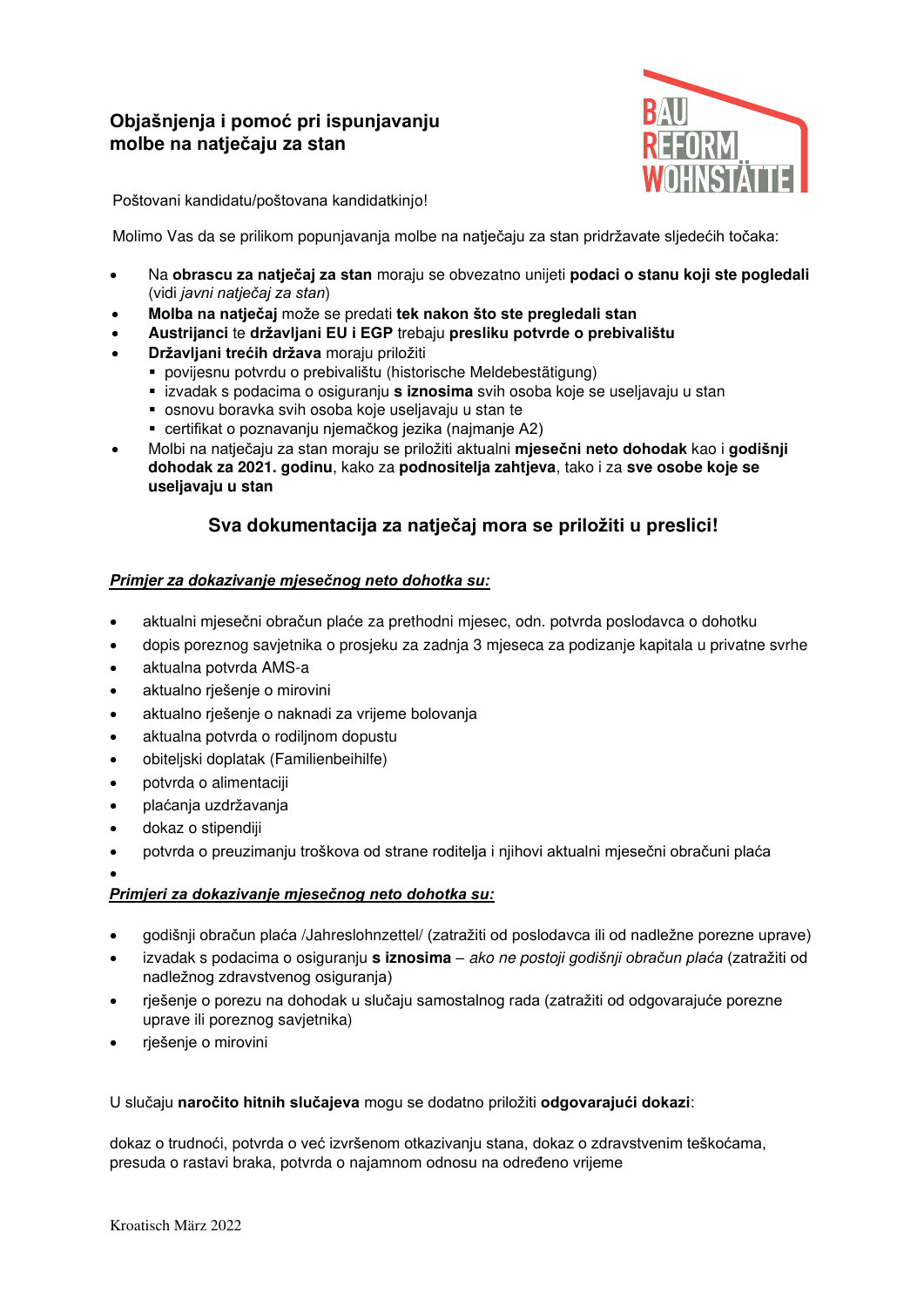## **Пояснение и инструкция по заполнению заявки на квартиру**

Уважаемый заявитель!

При заполнении заявки на квартиру просим обратить внимание на следующие пункты:



- В **анкете** в обязательном порядке должны быть указаны **данные осмотренной квартиры** (см. технический план квартиры)
- **Анкету** можно подать только **после проведенного осмотра**
- **Для граждан Австрии, Европейского Союза** требуется **копия справки о постановке на учет по месту жительства**
- **Граждане третьих стран** должны предоставить
	- **Справку об историческом месте постановки на учет**
	- **Выписку из страхового свидетельства с указанием сумм всех въезжающих граждан**
	- Разрешение на временное проживание всех въезжающих граждан, а также
	- Сертификат на знание немецкого языка (минимальный уровень А2)
- К заявке необходимо приложить **месячный нетто-доход** и **годовой доход за 2021 год Заявителя и всех заезжающих граждан.**

## **К заявке прилагаются копии всех документов!**

### *Примеры подтверждения месячного нетто***-***дохода:*

- Актуальный листок месячной заработной платы за предыдущий месяц или подтверждение от работодателя о доходе
- Запись специалиста налоговой службы об изъятии денежных средств для личных целей за последние 3 месяца.
- Актуальное подтверждение Центра занятости населения
- Актуальное уведомление о наличии пенсии
- Актуальное уведомление о наличии пособия по болезни
- Актуальное подтверждение декретного отпуска
- Пособие многодетным семьям
- Подтверждение алиментов
- Выплата алиментов
- Подтверждение стипендии
- Подтверждение покрытия расходов родителями и их текущий листок месячной заработной платы

#### *Примеры подтверждения месячного нетто***-***дохода:*

- Годовой листок заработной платы (по запросу предоставляется работодателем или налоговой службой)
- Выписка из страхового свидетельства **с указанием сумм** в случае отсутствия годового листка заработной платы (предоставляется страховой компанией по запросу)
- Извещение об установлении подоходного налога для самозанятых (по запросу предоставляется в налоговой службе)
- Уведомление о наличии пенсии

В случае **особой срочности** могут быть дополнительно приложены следующие **подтверждающие документы**:

Подтверждение беременности, подтверждение расторжения договора аренды квартиры, подтверждение нарушений по здоровью, решение о расторжении брака, подтверждение временных арендных отношений